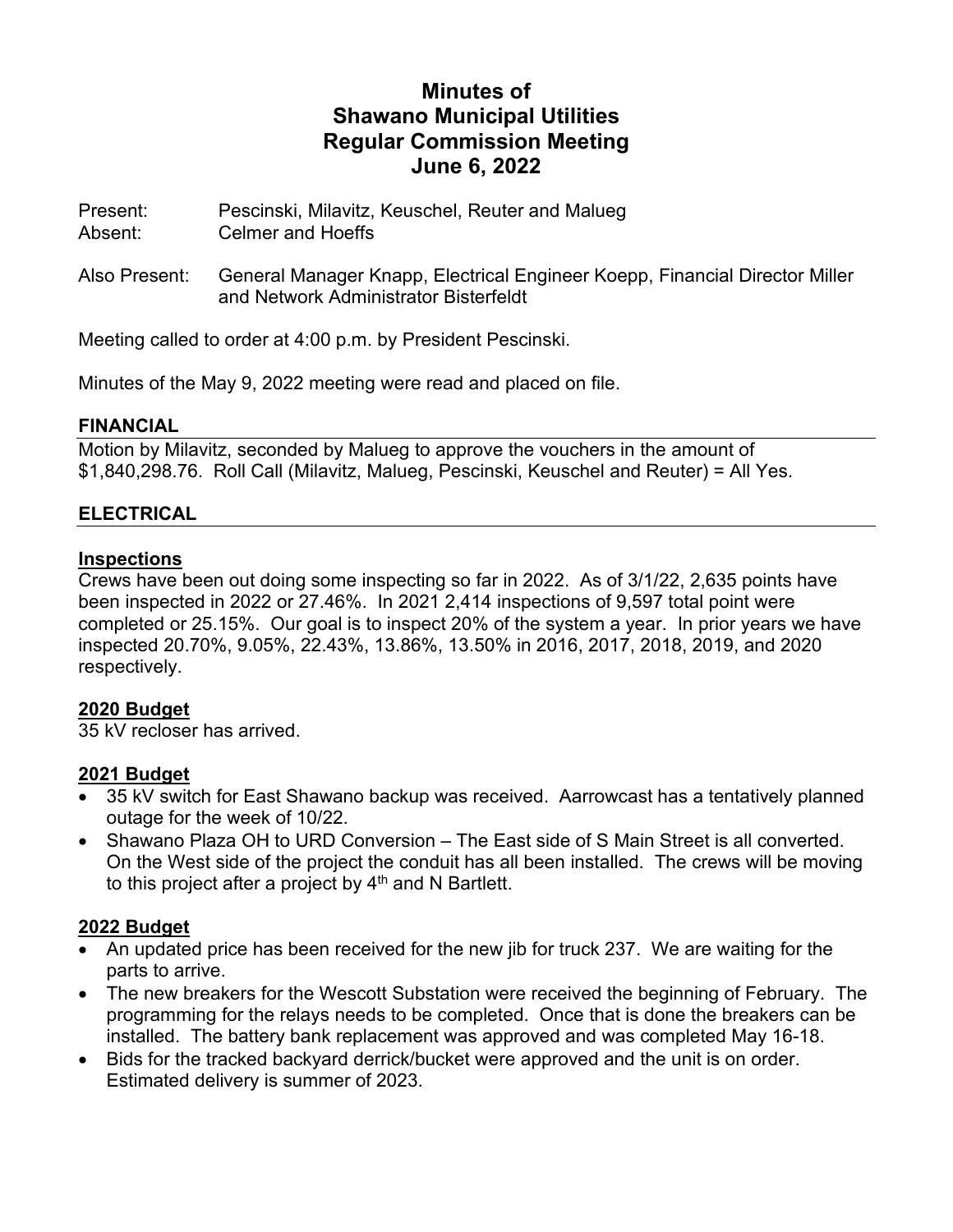- Quotes for a switchgear for the OH-URD Conversion budget item was approved and is on order. The basement for this unit has been received. This switchgear will be going by the L&N Hardwoods facility on Anderson Avenue.
- SMU crews will be starting the pole relocations for the DPW roadwork in March. Only one pole is left to relocate for these projects. The plan is to relocate this pole in June.
- SMU crews replaced 35 250 W HPS fixtures with 120 W LED fixtures. These were done on W Green Bay Street, CTH B, and Engel Drive.

# **Primary Extension Projects 2020 and 2021**

- 1229-1239 Ridlington Avenue This project is completed.
- Swiderski Development Everything has been installed except services to two apartment buildings.
- Balsam Court The only thing left on this project is to install a streetlight on the corner Balsam Court and Timber Trail.
- 1523 Industrial Drive This project is completed.
- 103 Alpine Court The primary cables have been installed for this project. The crews are starting to terminate the primary cables for this project. The service should be energized in early June.

# **Miscellaneous**

- Read SMU and BPMA Subs every other week.
- Repaired street light outages.
- Tested meters.
- Energized services.
- Read large power.
- Installed a taller pole for a NSight small cell deployment on E Green Bay Street by the intersection of Lakeland Road.

# **Outages**

| Location              | Cause                          | Date    | Est. # of Cust.      |
|-----------------------|--------------------------------|---------|----------------------|
| 817 E Maurer Street   | <b>Secondary Fault</b>         | 5/9/22  | <b>Partial Power</b> |
| CR-MMM & Poplar Rd    | <b>Unknown</b>                 | 5/12/22 | 10 & $1 -$ Partial   |
| Sawyer & Highview     | Tree                           | 5/16/22 | 6                    |
| E Green Bay & Airport | <b>Stinger of Cutout Broke</b> | 5/28/22 | 3 & 4 Partial        |

**SAIDI** - System Average Interruption Duration Index Sum of all Customer Interruption Duration/Total # of Customers **SAIFI** - System Average Interruption Frequency Index Total # of Customers Interrupted/Total # of Customers **CAIDI -** Customer Average Interruption Duration Index

Sum of all Customer Interruption Duration/Total # of Customer Interruptions

Avg. monthly # of customer minutes/month – 246,240,000 minutes Avg. yearly # of customer minutes/year – 2,995,920,000 minutes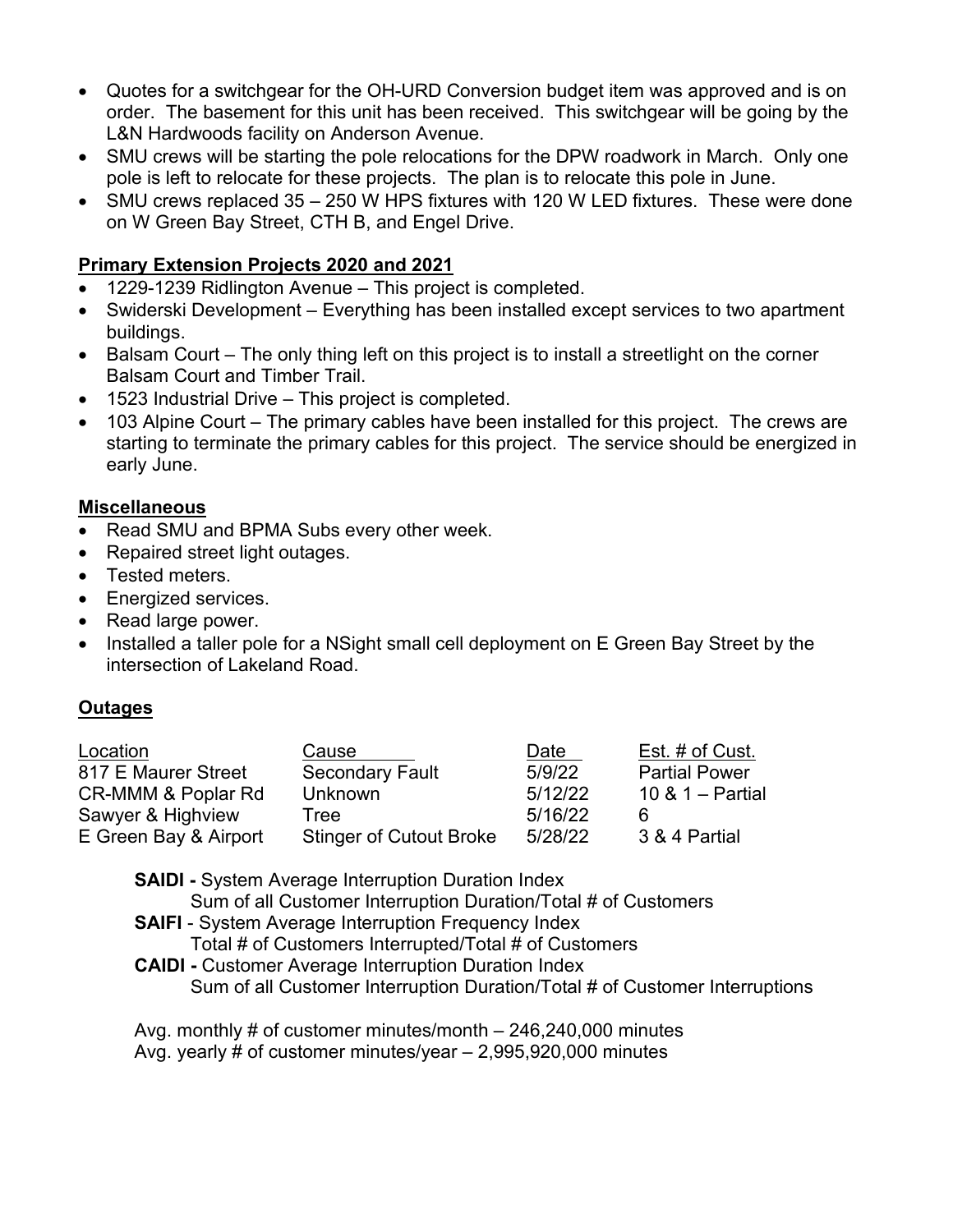| <b>Month</b>      | # of<br><b>Outages</b> | # of<br><b>Customers</b><br>Interrupted | Interruption<br><b>Duration</b><br>(Minutes) | <b>SAIDI</b> | <b>SAIFI</b> | <b>CAIDI</b> |
|-------------------|------------------------|-----------------------------------------|----------------------------------------------|--------------|--------------|--------------|
| May 2022          | 3                      | 19                                      | 2,005                                        |              |              |              |
| Apr. 2022         |                        |                                         | 150                                          | 0.026        | 0            | 150          |
| Mar. 2022         | $\overline{0}$         | 0                                       | 0                                            | 0            | $\Omega$     | 0            |
| Feb. 2022         | 0                      | 0                                       | 0                                            | 0            | $\mathbf 0$  | 0            |
| Jan. 2022         | 0                      | 0                                       | ∩                                            | 0            | $\Omega$     | 0            |
| Dec. 2021         |                        | 2,000                                   | 160,000                                      | 28.070       | 0.351        | 80           |
| Nov. 2021         | 1                      | 5                                       | 600                                          | 0.105        | 0.001        | 120          |
| Oct. 2021         |                        | 5                                       | 375                                          | 0.066        | 0            | 75           |
| Sep. 2021         | 4                      | 937                                     | 21,210                                       | 3.721        | 0.164        | 22.636       |
| Aug. 2021         | 3                      | 10                                      | 840                                          | 0.147        | 0.002        | 84           |
| Jul. 2021         | 5                      | 407                                     | 61,320                                       | 10.758       | 0.071        | 150.663      |
| Jun. 2021         | 8                      | 4,033                                   | 346,555                                      | 66.408       | 0.708        | 85.930       |
| May 2021          | 6                      | 290                                     | 34,670                                       | 6.082        | 0.051        | 119.552      |
| <b>Rolling 12</b> | 27                     | 7,417                                   | 593,055                                      | 102.251      | 1.279        | 79.959       |

| Year          | # of Outages | <b>SAIDI</b> | <b>SAIFI</b> | <b>CAIDI</b> |
|---------------|--------------|--------------|--------------|--------------|
| Rolling 12 Mo | 27           | 102.251      | 1.279        | 79.959       |
| 2021          | 32           | 115.211      | 1.647        | 69.944       |
| 2020          | 19           | 25.885       | 0.260        | 57.748       |
| 2019          | 22           | 26.559       | 0.333        | 79.718       |
| 2018          | 30           | 56.662       | 0.606        | 93.426       |
| 2017          | 35           | 27.710       | 0.336        | 82.521       |
| 2016          | 30           | 24.163       | 0.342        | 70.582       |
| 2015          | 31           | 71.932       | 0.673        | 106.884      |
| 2014          | 40           | 24.197       | 0.165        | 146.471      |
| 2013          | 36           | 38.101       | 0.790        | 48.243       |
| 2012          | 42           | 87.349       | 0.994        | 87.860       |
| 2011          | 43           | 124.719      | 0.860        | 146.148      |
| 2010          | 52           | 110.643      | 0.996        | 110.643      |
| 2009          | 38           | 36.012       | 0.312        | 115.352      |
| 2008          | 32           | 12.517       | 0.128        | 97.584       |
| 2007          | 43           | 25.906       | 0.462        | 56.064       |
| 2006          | 50           | 17.448       | 0.280        | 67.167       |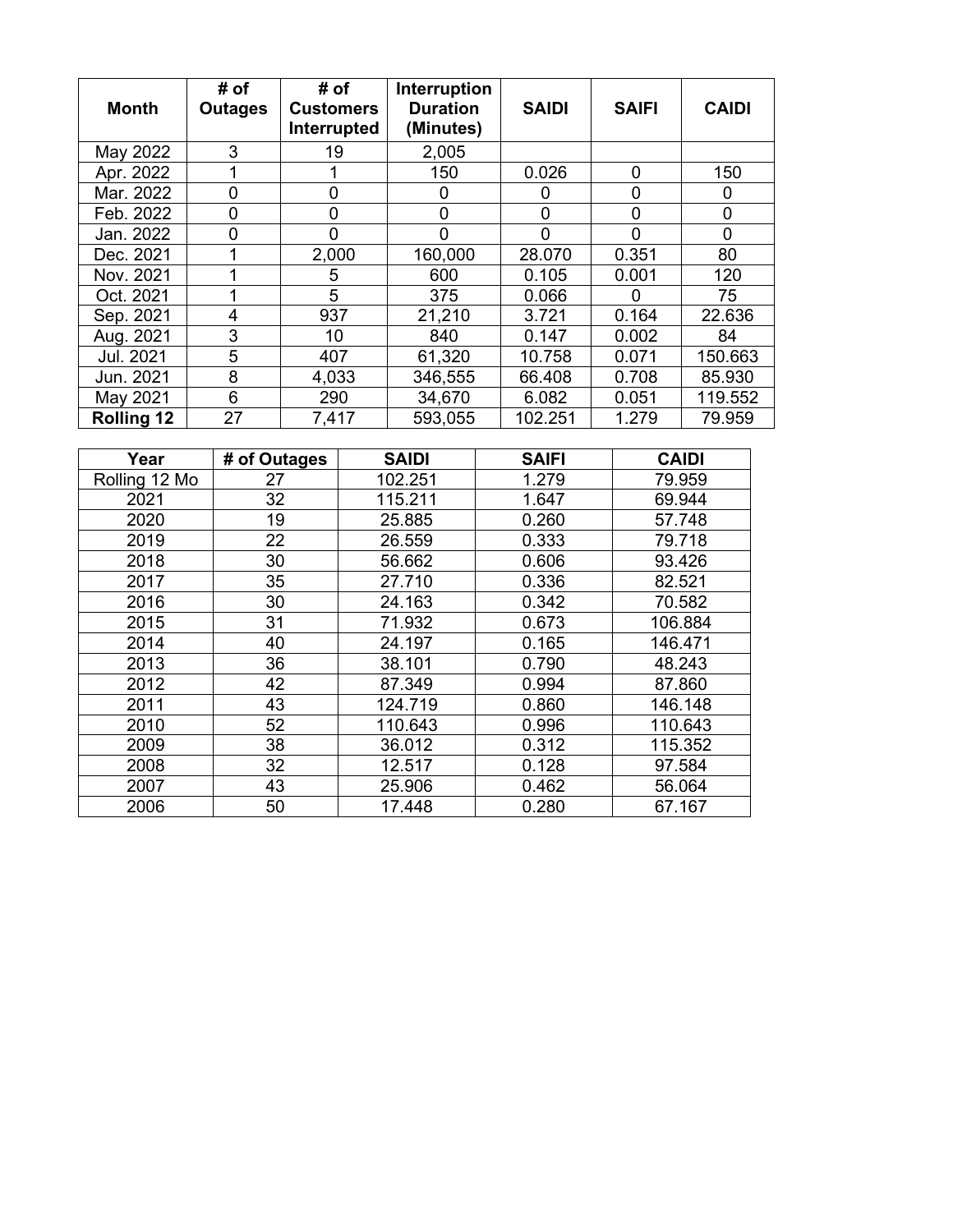

#### Reliability Comparison - US Energy Information Administration's Website

|                          | SAIDI (Outage Minutes/Customer) | SAIFI (Customer Outages/Year) |
|--------------------------|---------------------------------|-------------------------------|
| WI Mun Avg (2016) 22.184 |                                 | 0.349                         |
| (2017)                   | 12.964                          | 0.223                         |
| (2018)                   | 21.429                          | 0.315                         |
| WI Avg (2016)            | 79.2                            | 0.686                         |
| (2017)                   | 78.8                            | 0.625                         |
| (2018)                   | 79.6                            | 0.702                         |
| (2019)                   | 93                              | 0.755                         |
| (2020)                   | 86.4                            | 0.703                         |
| US Avg (2016)            | 113.1                           | 1.062                         |
| (2017)                   | 116.9                           | 1.007                         |
| (2018)                   | 117.2                           | 1.028                         |
| (2019)                   | 118.6                           | 1.017                         |
| (2020)                   | 119                             | 1.037                         |
| SMU (2016)               | 24.163                          | 0.342                         |
| (2017)                   | 27.710                          | 0.336                         |
| (2018)                   | 56.662                          | 0.606                         |
| (2019)                   | 26.559                          | 0.333                         |
| (2020)                   | 25.885                          | 0.260                         |

# **SMU System Load**

| <b>Month</b> | Load<br>Max. | Load<br>Min. | <b>Power</b><br><b>Factor</b> | Load<br><b>Factor</b> | Energy/<br>Day |
|--------------|--------------|--------------|-------------------------------|-----------------------|----------------|
| May 2022     | 41.75        | 21.24        | 98.2                          | 73.39                 | 735            |
| Apr. 2022    | 40.87        | 21.74        | 97.1                          | 75.46                 | 740            |
| Mar. 2022    | 40.17        | 22.86        | 98.4                          | 77.15                 | 744            |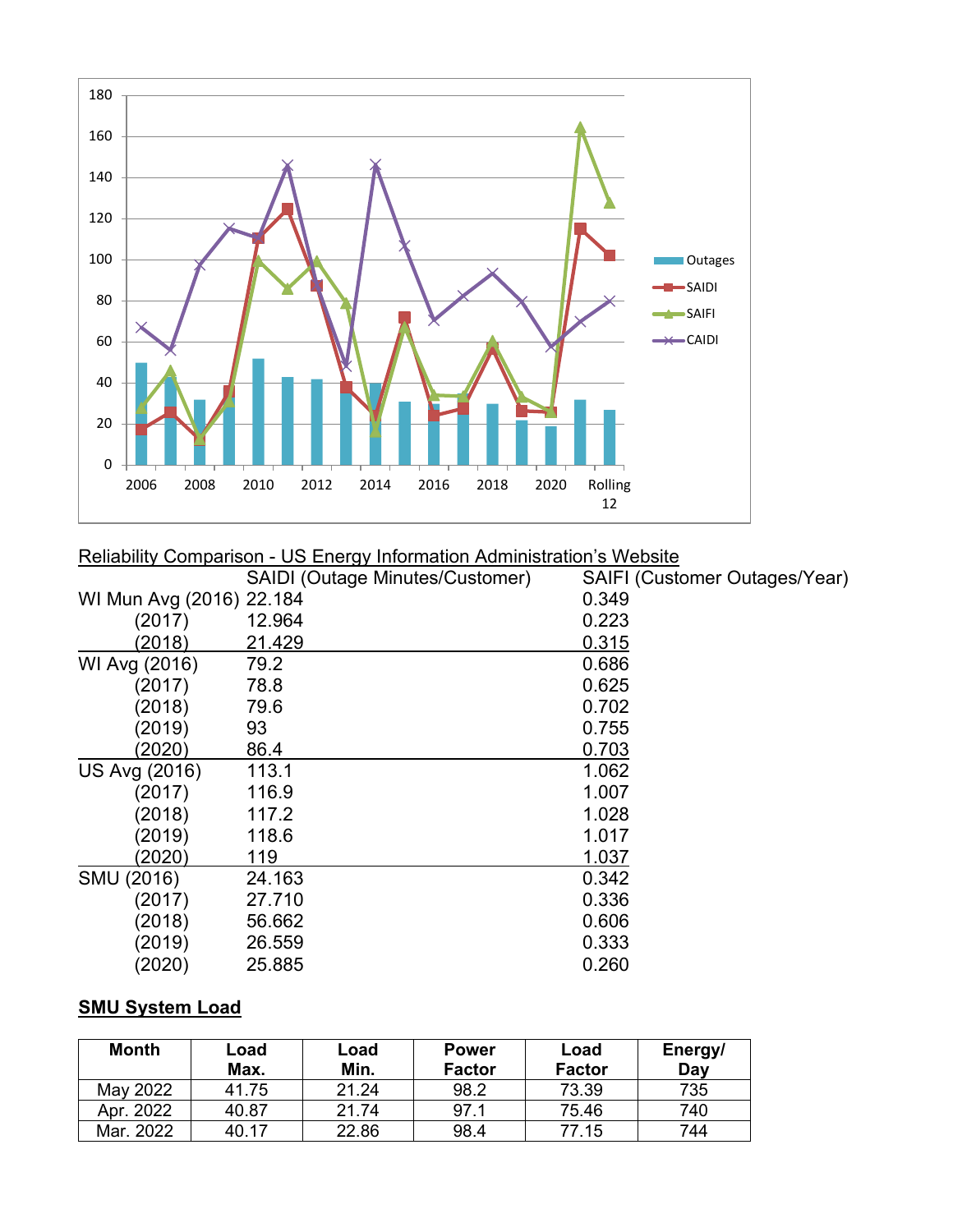| Feb. 2022 | 41.19 | 21.66 | 98.7 | 76.99 | 761 |
|-----------|-------|-------|------|-------|-----|
| Jan. 2022 | 41.88 | 22.33 | 98.7 | 76.03 | 764 |
| Dec. 2021 | 41.81 | 13.08 | 98.5 | 73.32 | 736 |
| Nov. 2021 | 41.14 | 19.76 | 98.3 | 73.66 | 727 |
| Oct. 2021 | 41.75 | 22.10 | 98.1 | 73.79 | 739 |
| Sep. 2021 | 43.31 | 21.01 | 97.9 | 72.00 | 748 |
| Aug. 2021 | 46.78 | 19.95 | 97.5 | 72.49 | 814 |
| Jul. 2021 | 47.64 | 21.45 | 97.8 | 70.32 | 804 |
| Jun. 2021 | 47.38 | 18.56 | 97.9 | 68.33 | 777 |
| May 2021  | 42.80 | 19.07 | 98.0 | 70.41 | 723 |



### **ADMINISTRATION**

### **Staffing**

This week we are interviewing 8 candidates for the line worker position vacated in April. The pool is promising, and I am optimistic we will be comfortable making an offer of employment in the coming week. Staff and I are also considering the future succession needs of the line-crew. With our attrition history and one retirement likely within 5 years, it may be prudent to start another promising apprentice if there is more than one very good candidate in this pool. That will require approval by the Commission to increase our roster but I think it is worth the discussion soon.

### **GM Succession Planning**

The product of the Commission and Staff SWOT exercises is included on the agenda under the item for the Mission/Vision Statements as they may provide some insight for the discussion.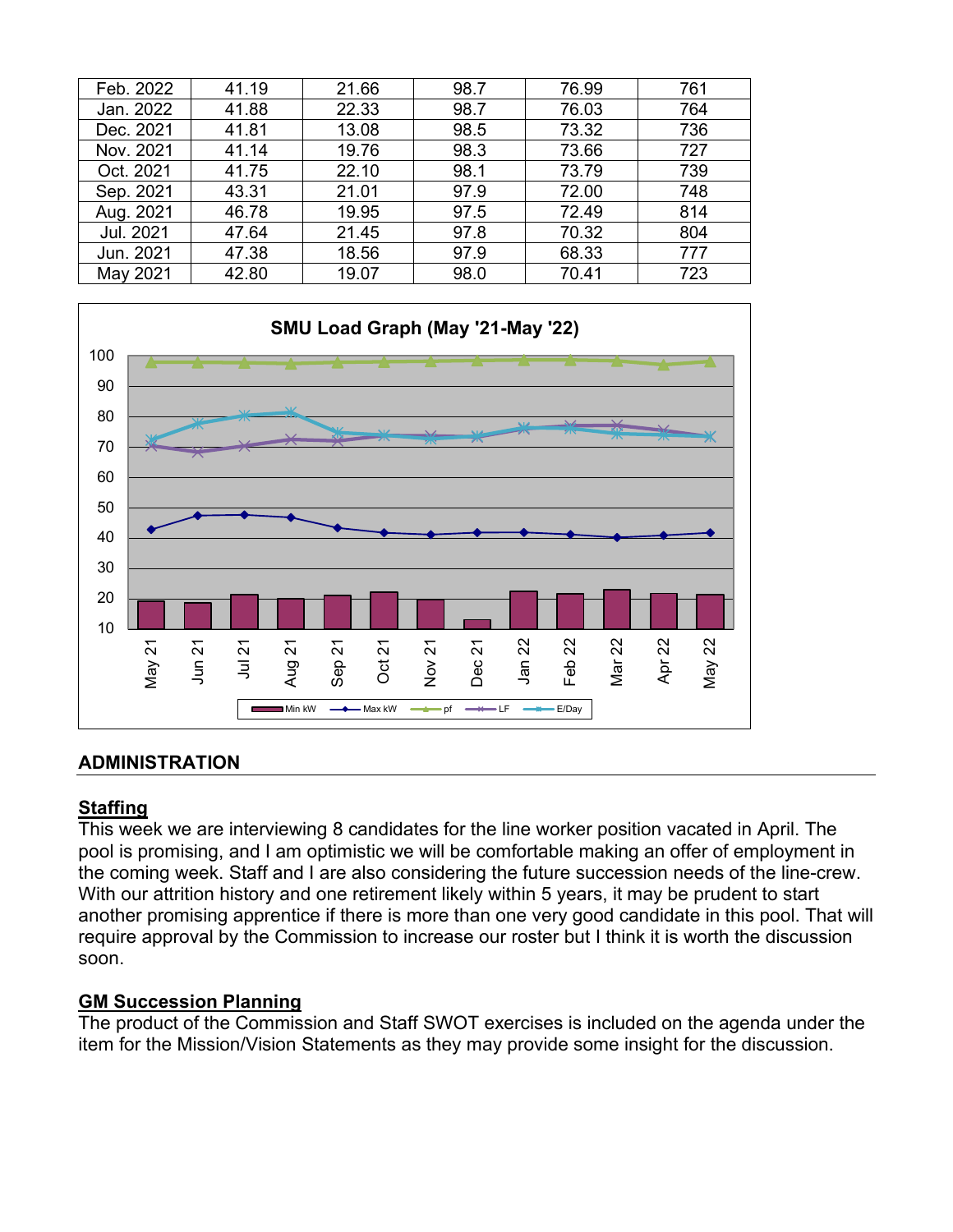### **2022 Test Year Rate Case**

PSC staff have begun their review of the revenue requirement portion of our application and have asked that it be updated to reflect the recently filed 2021 annual report. That will take several more weeks of effort on Jennifer's part to update for full year 2021 operating results.

### **SMU Facilities**

The topographic/boundary survey and the pre-demolition hazardous materials inspection and have been completed and delivered. Soil borings/testing are still at least a month out but should be completed by July.

Dimension IV has just provided 6 concept drawings/alternatives for us to consider. Space needs programing with generous dimensions has identified approximately 27,000 square feet of total construction verses the 20,000 identified in our 2017 space needs analysis. Some of that increase is an expansion of the staff office/gathering/workspaces but the majority is garage space to house equipment in ways that we do not currently and had not previously considered. We will be refining the concepts and tightening the space requirements over the next several weeks.

Miron Construction has offered the services of their Director of Sustainable Services, Theresa Lehman to help us identify ways to provide for a healthier built work environment and reduce the energy and environmental footprint of this project. My approach and direction regarding sustainable alternatives (such as geothermal heating/cooling) is that we should apply them, as long as the 30-year total cost of ownership (TCO) is competitive with traditional materials/solutions. I have also offered that we may consider a TCO premium of up to 20% depending on the overall quality, health and environmental benefits a solution is expected to provide. Those final cost decisions will be brought to the Commission for consideration.

One necessary question for the Commission at this stage of the process is: is there an interest in seeking LEED certification? Based on preliminary scoring by Ms. Lehman this project should easily attain "Silver" status and will be within "Gold" status with some effort and additional costs. The "LEED certification" application and fees are approximately \$6,000. Additional costs, on top of the quality long-lived building construction which we are already planning for, are expected to add about 1% to the cost of construction. I suggest that we would expect to budget up to \$100,000 on additional sustainable features needed to reach the LEED Gold status. LEED Certification is on the agenda for discussion and consideration.

Motion by Milavitz, seconded by Malueg to set a special meeting to consider staffing. Motion carried.

# **AGENDA BILL**

Vehicle Purchase – this item was tabled until next month.

### **OLD BUSINESS**

Building Design Update – Consideration for LEED Certification – this item was tabled until next month.

### **NEW BUSINESS**

Review of current SMU Mission/Vision Statement – this item was discussed but no action was taken. Will be brought back next month.